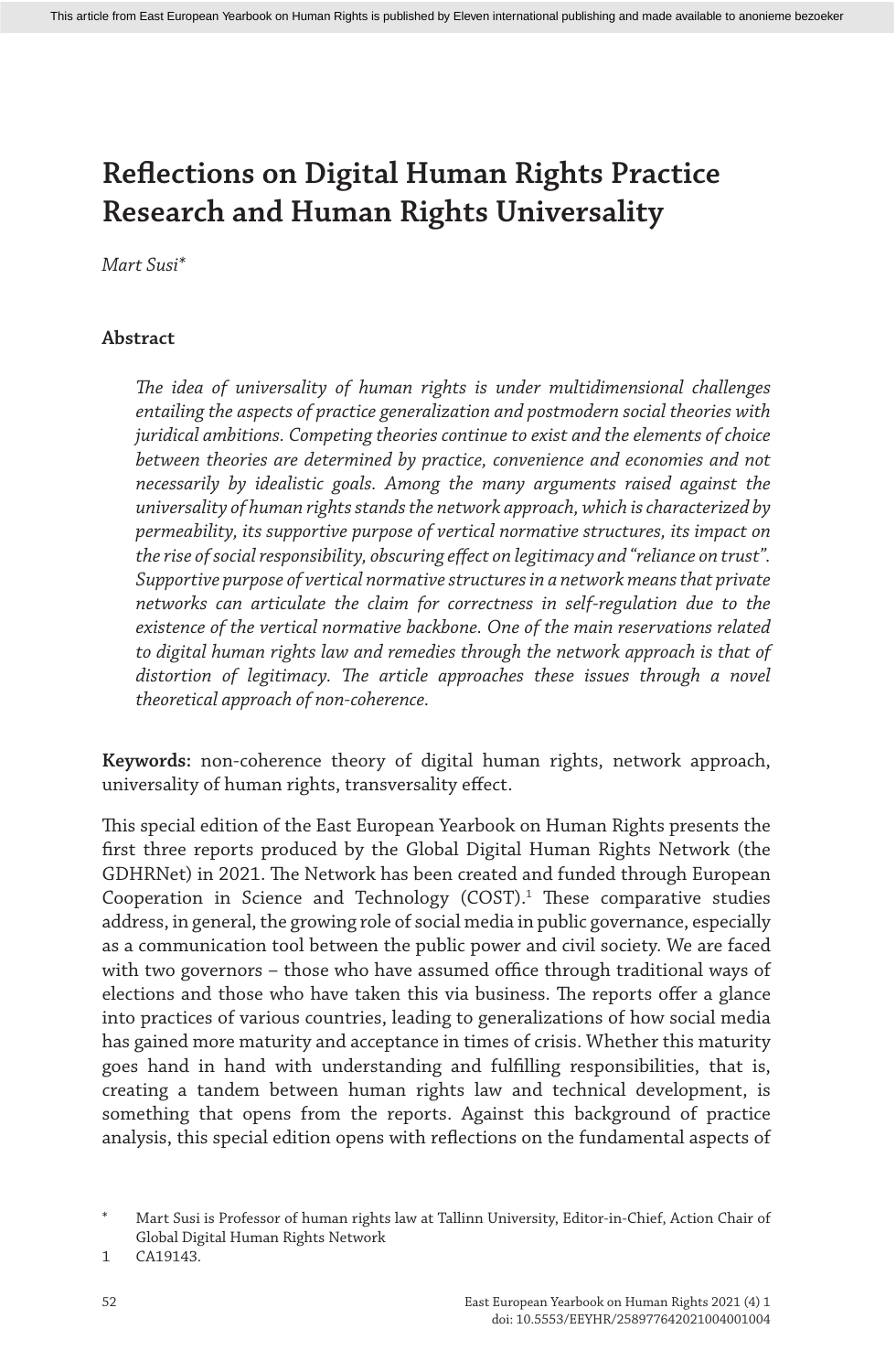human rights law in the digital domain, especially from the perspective of justifiability of the universality of human rights.

The idea of universality of human rights is under multidimensional challenges entailing the aspects of practice generalization and postmodern social theories with juridical ambitions. The aspect of practice will not be addressed in this short intervention, since it is the focus of reports in the special edition, and at the end of the day practice may change. The postmodern challenge is of fundamental nature and a logical consequence of the plurality of social and legal discourses. The concomitant element of postmodern statehood and modern social sciences is the collapse or unjustifiability of discourses based on one grand idea.<sup>2</sup> Teubner has advanced the transversality thesis to counter the rivalry and incompatibility of various social theories and discourses. The transversality approach in law means the following according to Teubner:

The law recognizes that under extreme differentiation of society, there is no more a justification for the existence of any single generally valid social theory, but only for a multiplicity of theories of social areas which are equal in terms of their origin. These derive their justification from their coexistence, i.e. from the high level of autonomy and the simultaneous reciprocal interdependencies of different social rationalities. … It would defend itself against any claim to totality of any theory; however, it would accept the intrinsic right of social theories that exist side by side.<sup>3</sup>

Application of the transversality approach towards digital human rights would effectively quiet the voices that speak against expansion of private self-normativity.

The transversality effect for mutually incompatible social theories is that of non-exclusivity. Competing theories continue to exist, and the elements of choice between theories are determined by practice, convenience and economies and not necessarily by idealistic goals. Because Teubner does not propose any specific quality standards or quality control elements for a theory to qualify into the circle of competing theories, transversality becomes an instrument for human rights theory to lose its quest for justification and leads to the extreme principle of 'anything goes' within the meaning of Paul Feyerabend's epistemological anarchism.<sup>4</sup>Undertheumbrellas of transversality and Günther's poly-contexturality<sup>5</sup> the practice-driven approaches of powerful private global online companies claim existence as equals with human rights theories of long standing. Epistemological anarchism minimizes justificatory elements, the consequence being that anything that private online companies undertake can claim validity from the human rights

<sup>2</sup> The collapse of the *grands recits* – *see* Wolfgang Welsch, *Vernunft: Die zeitgenössische Vernunftkritik und das Konzept der transversalen Vernunft* (Frankfurt 1996), or weakening of social practices based on an *idée directrice* – *see* Maurice Hauriou, La théorie de l'institution et de la fondation: Essai de vitalisme social, in: *Aux sources du droit* 89-128 (Maurice Hauriou ed., Caen (1986 [1933]).

<sup>3</sup> Gunther Teubner, Law and Social Theory: Three Problems (4 May 2014). Available at SSRN: https:// ssrn.com/abstract=2432631 or http://dx.doi.org/10.2139/ssrn.2432631, p. 7.

<sup>4</sup> *See* Paul Feyerabend, *Against Method* (London: Verso 1975).

<sup>5</sup> Gotthard Günther, Life as Poly-Contexturality, in: *Beiträge zur Grundlegung einer operationsfähigen Dialektik I* 283-306 (Gotthard Günther ed., Hamburg 1976).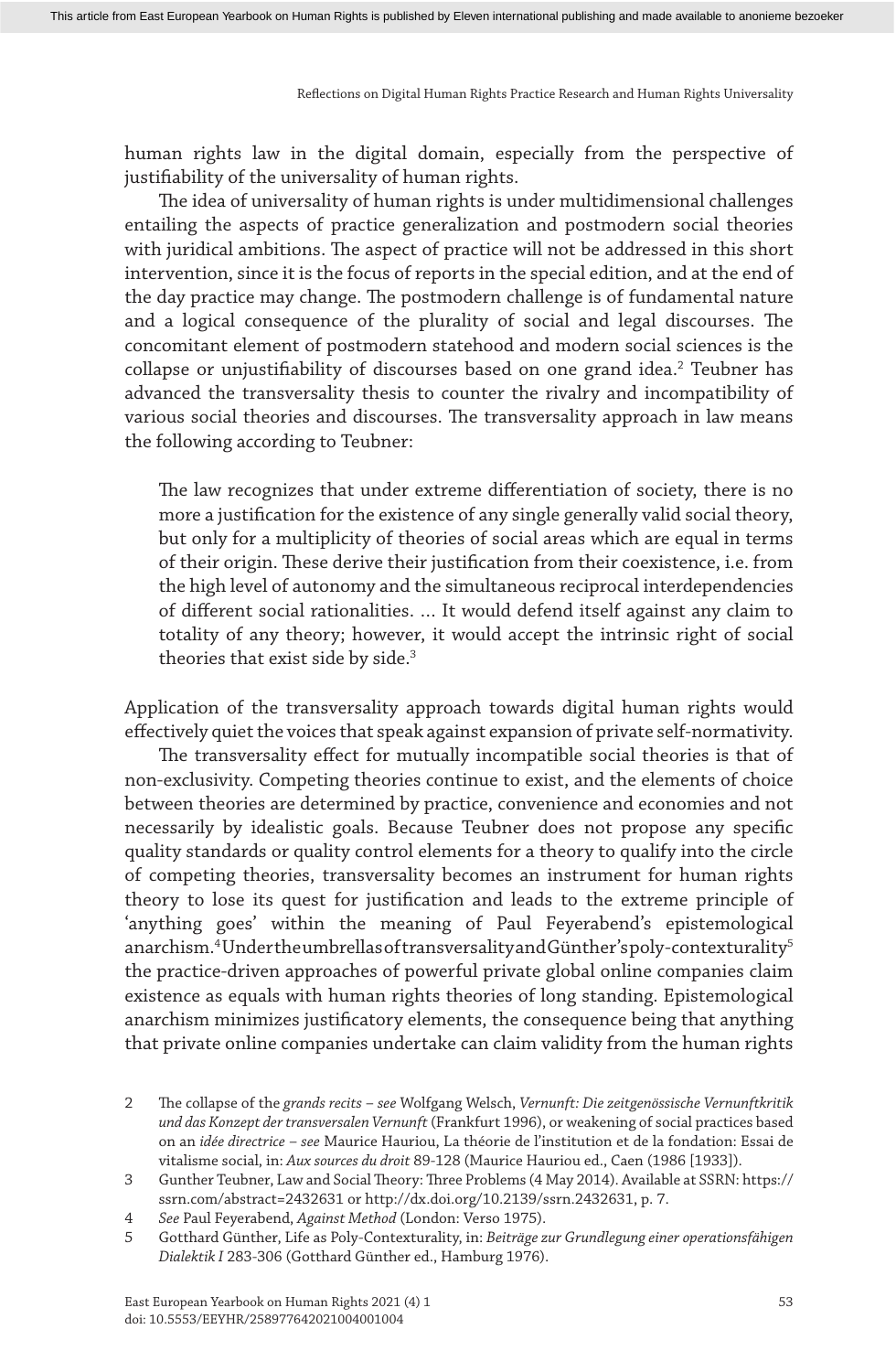Mart Susi

perspective. To reject the suitability of the transversality approach means to reject the acceptability of competition between theories regarding human rights. Paraphrasing Feyerabend (science is not one thing but many), one can say: human rights containing identical names are not identical or similar but varied. And the arguments from the learned colleagues cited would not be able to show why human rights in the traditional value-based meaning can claim superiority or priority over the 'modern' efficiency-based meaning of human rights. Transversality accepts the 'right' of scientifically unvalidated human rights approaches to exist side by side with validated approaches. The non-coherence aspect becomes evident regarding the claim of universality of such theories. Building on Weber's 'new polytheism', which makes monotheism theories impossible, $^{\rm 6}$  Teubner writes:

There is no longer one theory of society, but only equally justified partial theories relating to areas of society. Yet each one of these – and this is what gives rise to concern – at the same time lays claim to universal validity as the sole theory of society.7

The claim to universality is evident in legal theoretical discourses and needs no repetition here. Yet the theories of digital human rights may be immune against the claim of totality for a different reason. These theories or approaches (which may not mount to the meaning of theories) are concerned primarily with secondary-level normativity and have no interest in totality owing to the idealism abyss thesis. Non-coherence theory – which I have developed elsewhere – shows that the element of totality claim is absent from the transversality image of digital human rights. This is the result of the changed nature and content of digital human rights norms and procedures in comparison with non-digital.

Among the many arguments raised against the universality of human rights stands the network approach, which deserves more scrutiny in what follows. Castells' 'network society' theory characterizes the postmodern societies in all elements, including legal and fundamental rights. The concrete content for judicial concepts and legal norms is derived through the network, which means that the network-given meaning may and may not coincide with the original meaning attributed to these concepts and norms. Variance can be that of a degree. The broader is the variance, the higher is the likelihood of the incompatibility of meanings. Network failures become serious social risks.<sup>8</sup> Ladeur responds to this suggestion of potential risk through the concept of 'social inquirers', which develops sufficient variety and dynamism and allegedly produces knowledge and possibilities of action that are of common benefit.<sup>9</sup> I would term this approach the mutual benefit assumption thesis, that is, network society enables society at large, including its legal manifestation, to operate more efficiently for the common good in comparison with other theoretical approaches. The question that follows

<sup>6</sup> Max Weber, *Gesammelte Aufsätze zur Wissenschaftslehre* (Tuebingen 1968), 605 ff.

<sup>7</sup> Teubner, 2014, p. 4.

<sup>8</sup> Manuel Castells, *The Rise of the Network Society* (Oxford 2000).

<sup>9</sup> Karl-Heinz Ladeur, Der Staat Gegen die Gesellschaft, at V (2006), 4.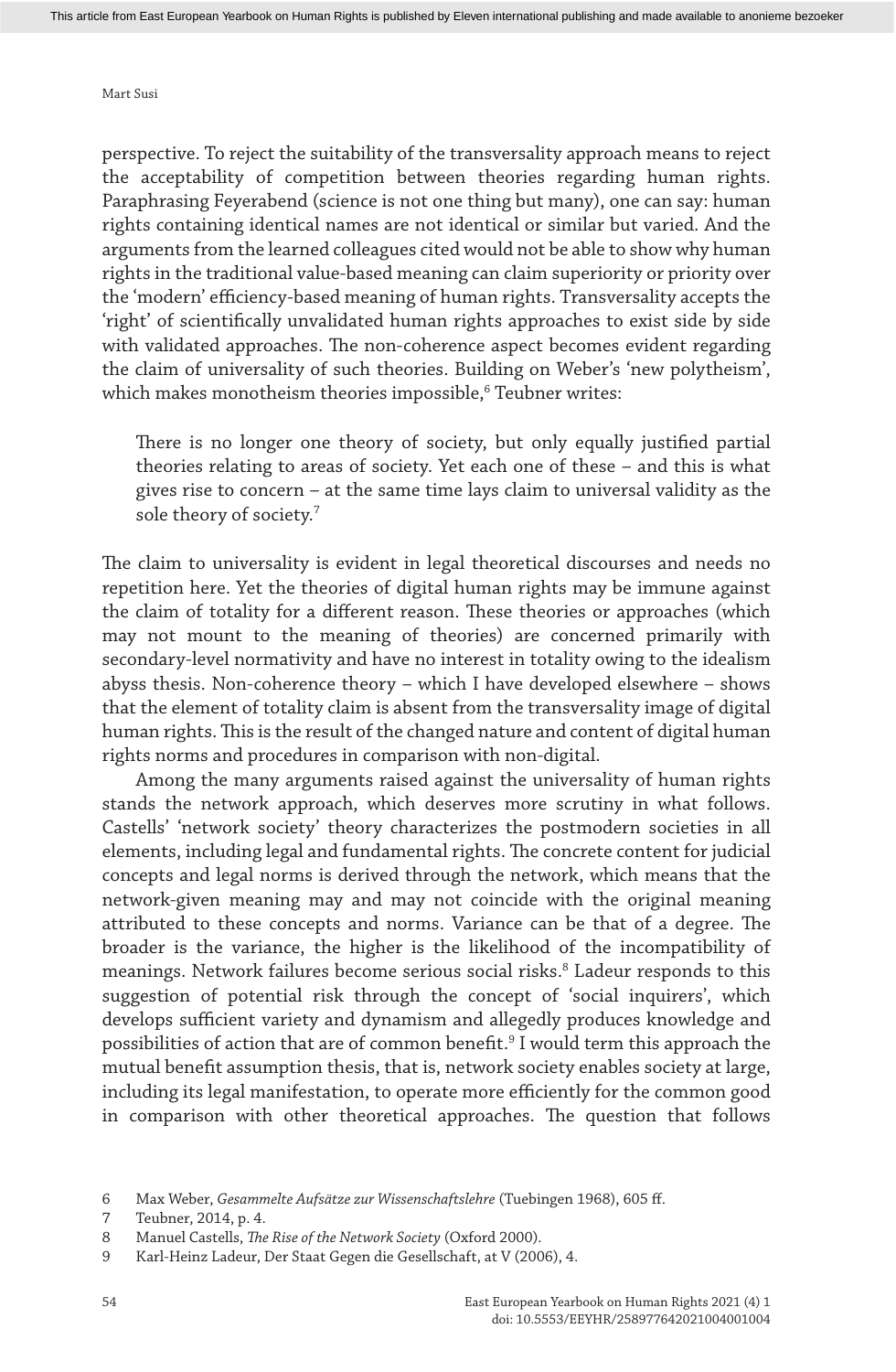concerns the applicability of the mutual benefit assumption thesis in digital networks.

My reading of the main features characterizing the network approach identifies permeability, its supportive purpose of vertical normative structures, its impact on the rise of social responsibility, obscuring effect on legitimacy and 'reliance on trust'. Permeability is understood as the process whereby the borders between the public and the private domains become more and more dependent on one another.10 Permeability can exist in the format of an idealistic idea or observation from practice or a combination of both. It is a process of tandem, resting on the assumption of both the private and the public domains' realization of utility. Its primary function is knowledge gathering, ideally leading to more information for normative and behavioural decision-making. The idea of permeability remains idealistic concerning the digital networks owing to the absence of longitudinal patterns of subsidiarity and mutual support. An example of idealistic permeability is the idea of a 'cyber court', where the state authority would authorize special institutions comprised of experts to decide on the cases of Internet-centred rights conflicts raised by users and the private online enterprises would use such courts as an effective remedy by guaranteeing implementation of decisions. The idea has not developed beyond the stage of an idea owing to some obstacles that, whatever their exact nature, reveal the absence of permeability. The digital domain rather produced evidence to the contrary – non-permeability, which explains many of the processes described in the reports following, the common denominator being the absence of mutual trust.

Supportive purpose of vertical normative structures in a network means that private networks can articulate the claim for correctness in self-regulation owing to the existence of the vertical normative backbone. The variance from the offline domain is related to the goal of the supportive normative structure, whereby the institutionalized vertical separation of powers $11$  in the offline domain is focusing on the end result of achieving a more effective regulation, and in the online domain the institutionalization is focusing on the very existence of such backbone, notwithstanding any claims of efficiency or quality.12

Commenting on Ladeur's expectation that networks lead to increased social responsibility from the side of network participants, Viellechner puts forward the vision that the individual and group-based legal relationships may allow for the

<sup>10</sup> Paul Schiff Berman, From International Law to Law and Globalization, 43 *Columbia Journal of Transnational Law* 485 (2005).

<sup>11</sup> *See* about the institutionalization of vertical separation of powers – Anne Peters, The Globalization of State Constitutions, in: *New Perspectives on the Divide Between National and International Law* 251, 273 (Janne Nijman & André Nollkaemper eds., 2007).

<sup>12</sup> By the time this short intervention gets published more whistle-blower revelations may have emerged from inside the social media, but the statements of Frances Haugen (*see* CBS news release on 4 October 2021 – www.cbsnews.com/news/facebook-whistleblower-frances-haugen-misinformationpublic-60-minutes-2021-10-03/ (accessed on 23 November 2021) led to claims in US media from Facebook executives asking for concrete guidelines from the legislature. This is a clear example of the necessity of vertical normative backbone in times of crisis; we note that the claims are talking about the need for the structure and not what is achievable through such a supportive backbone.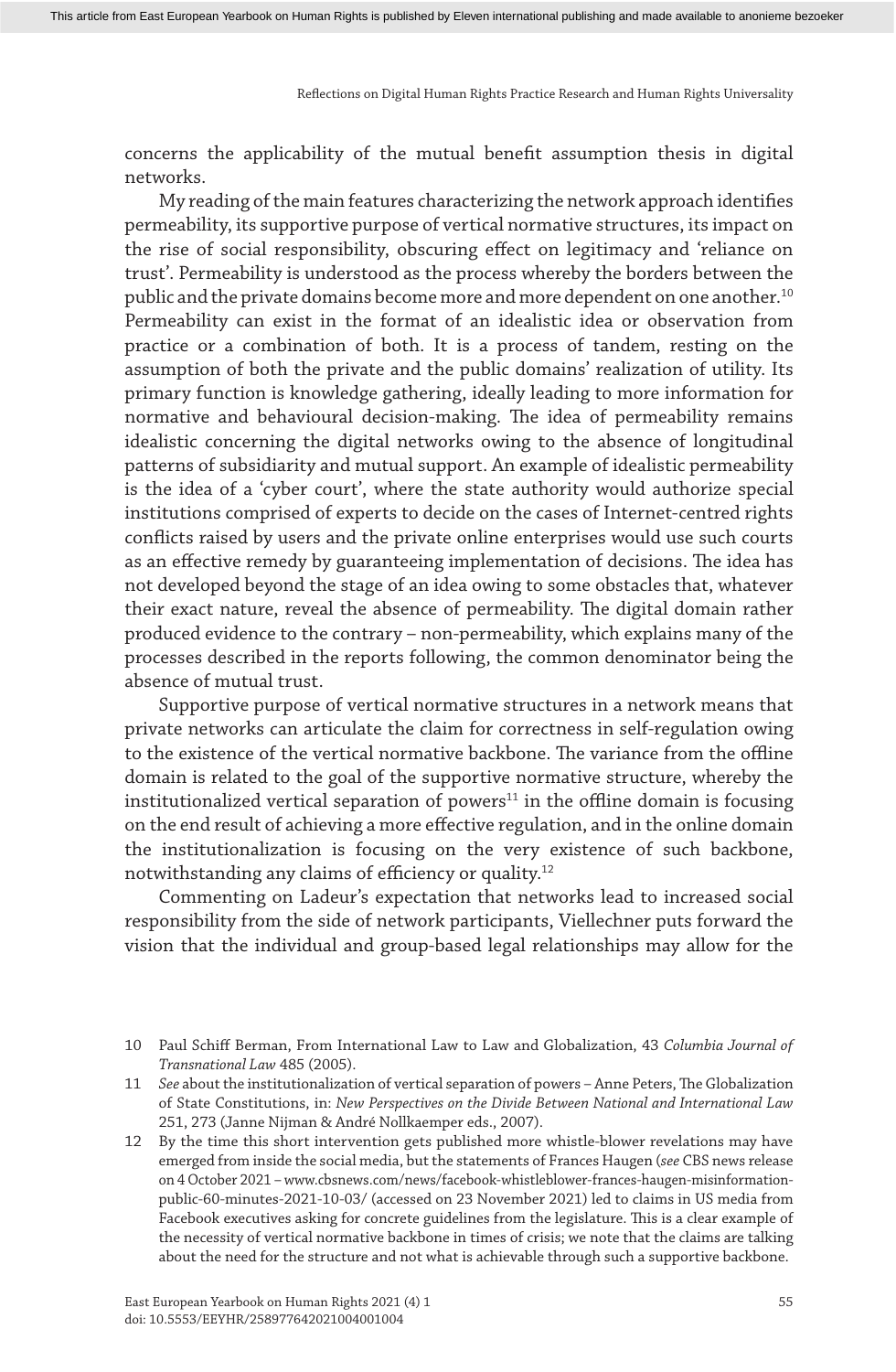## Mart Susi

creation of a more adaptive and productive model of public governance.13 This statement remains abstract and lacks concrete evidence of whether such a model of public governance is actually achieved is no more than rhetoric. It suffices to claim here that the importance of evidence is weakening when one writes about the allegedly positive aspects of what the network theory can produce.

One of the main reservations related to digital human rights law and remedies through the network approach is that of distortion of legitimacy. It appears in different versions, which at first sight are polarized and irreconcilable. The first version claims that the legitimacy argument is lost in networks, and the second claims, to the contrary, that networks are capable of providing human rights legitimacy. Habermas represents the first version and posits that the network model's side effect for law is the supposedly misleading claim for legitimation.14 *A contrario* it is claimed that in terms of legitimacy networks do not seem to fall behind in common standards,<sup>15</sup> which means that the ideals of democratic legitimacy have to be rejected. These apparently incompatible views are reconcilable through the non-coherence approach, which disrupts the starting point in the argumentation of legitimacy in digital networks and claims that the expression 'legitimacy' may mean different things in offline and online realms. The offline meaning of legitimacy is inseparable from vertical handing down of discretionary power, guaranteed by some form of public normative governance and traditional forms of judiciary. The online meaning of legitimacy is independent of these elements, that is, legitimacy is acquired through some other forms of authority for norm creation and realization.

Finally, Fukuyama has suggested trust as a characterizing feature for networks.16 For human rights in the offline context this means that the normative solutions proposed by networks generate collective social order. Trust serves here as the connecting function between the origin of regulation and its legitimacy. If someone now applies the sameness doctrine and uncritically transposes the element of trust from the offline to the online human rights dimension, this transposition goes hand in hand with the assumption that also the regulation created by the online domain generates collective social order and is legitimate. Not much has to be added here for the following reasons. First, the belief in the trustworthiness of online stakeholders may belong irreversibly to the past, so that prima facie the element of trust is losing its relevance as a characterizing element of networks. Secondly, and more importantly, the semantic aspect of trust refers to the process that has led to trustworthiness. Trust is something that needs to be earned and is thus a result of a process. Transposition of the element of trust from offline to online networks deprives trust of its original semantic meaning, since trust would then not be something that has to be earned but something that is

<sup>13</sup> Lars Viellechner, The Network of Networks: Karl-Heinz Ladeur's Theory of Law and Globalization, in: Special Issue: The Law of the Network Society. A Tribute to Karl-Heinz Ladeur, 10(4) *German Law Journal* 530 (2009).

<sup>14</sup> Jürgen Habermas, A Political Constitution for the Pluralist World Society? 34 *Journal of Chinese Philosophy* 331 (2007).

<sup>15</sup> Viellechner, 2009, p. 529.

<sup>16</sup> Francis Fukuyama, *Trust: The Social Virtues and the Creation of Prosperity* (1995).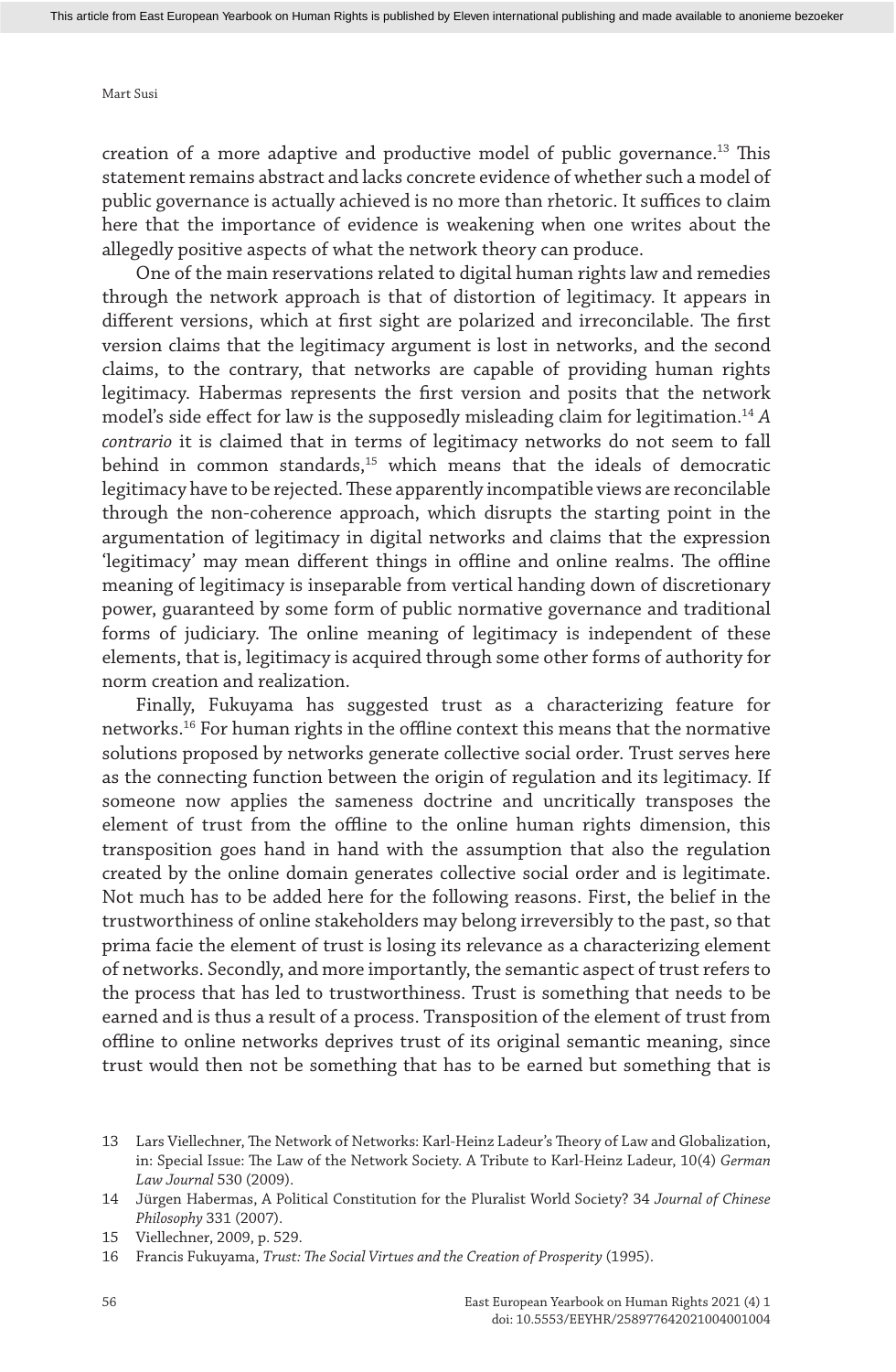given. Non-coherence theory of digital human rights explains that this is what happens when concepts are automatically taken from the offline realm and planted into the online.

All three reports in the current special edition touch on the issue of self-normativity of digital stakeholders. Self-normativity refers to the shift in the origin of legal rules applied for rights protection. In the broader sense, it entails standards and concrete norms, and in the narrower sense it entails only the latter. By assumption, self-normativity excludes or relies to a limited extent on vertical delegation, such as from a domestic constitution or statutory law or international legal instruments. Broad self-normativity of standards and norms shows an image where the normative relational chain between legal subjecthood and normative authority is completely broken. A mafia-type organization serves as an example. Narrow self-normativity breaks the normative relational chain only for the secondary norms, excluding the self-control and revision of primary norms.<sup>17</sup> Self-normativity can be considered a phenomenon of modern statehood,18 opposed to the conception of homogeneous global and domestic law and epitomizing the loss of legitimacy through some "higher order of law".19

Self-normativity in digital human rights law and practice is explainable through the heterarchy concept, terming the process whereby hierarchical delegation of normative regulation is replaced by the self-organization of the legal system. This concept is partly rooted in the interconnectedness with and dependence of normative regulation and practices on knowledge development – fast technological advances lead to and are based on new knowledge, and therefore relying on traditional law-making mechanisms would mean consistent emergence and perpetuation of legal vacuums.

Justification of self-normativity is based on the recognition of a continuous reconsideration process of legal norms as unavoidable.20 Judicial evolution is seen as the key reason for heterarchy, as expressed by Ladeur in reference to global administrative law:

The evolution of both domestic and transnational administrative law will allow for new heterarchical forms of accountability and legitimation once the focus on a hierarchical concept of delegation is given up. Both for domestic and global administrative law the adoption of new approaches to ex post monitoring of administrative action and learning seems to be more promising than the traditional orientation on the binding force of legal rules  $ex$  ante.<sup>21</sup>

<sup>17</sup> The conceivability of narrow self-normativity may run counter to Hart's thesis that secondary norms are necessary for the stabilization of positive law.

<sup>18</sup> François Moreau, The Role of the State in Evolutionary Economics, 28 *Cambridge Journal of Economics* 847 (2004).

<sup>19</sup> Karl-Heinz Ladeur, The Emergence of Global Administrative Law and Transnational Regulation, *IILJ Working Paper* 2011/1 (History and Theory of International Law Series), New York School of Law.

<sup>20</sup> Kathleen Noonan, Charles F. Sabel & William H. Simon, Legal Accountability in the Service-Based Welfare State: Lessons from Child Welfare Reform, 34 *Law & Social Inquiry* 523, 524 (2006).

<sup>21</sup> Viellechner, 2009, p. 3.